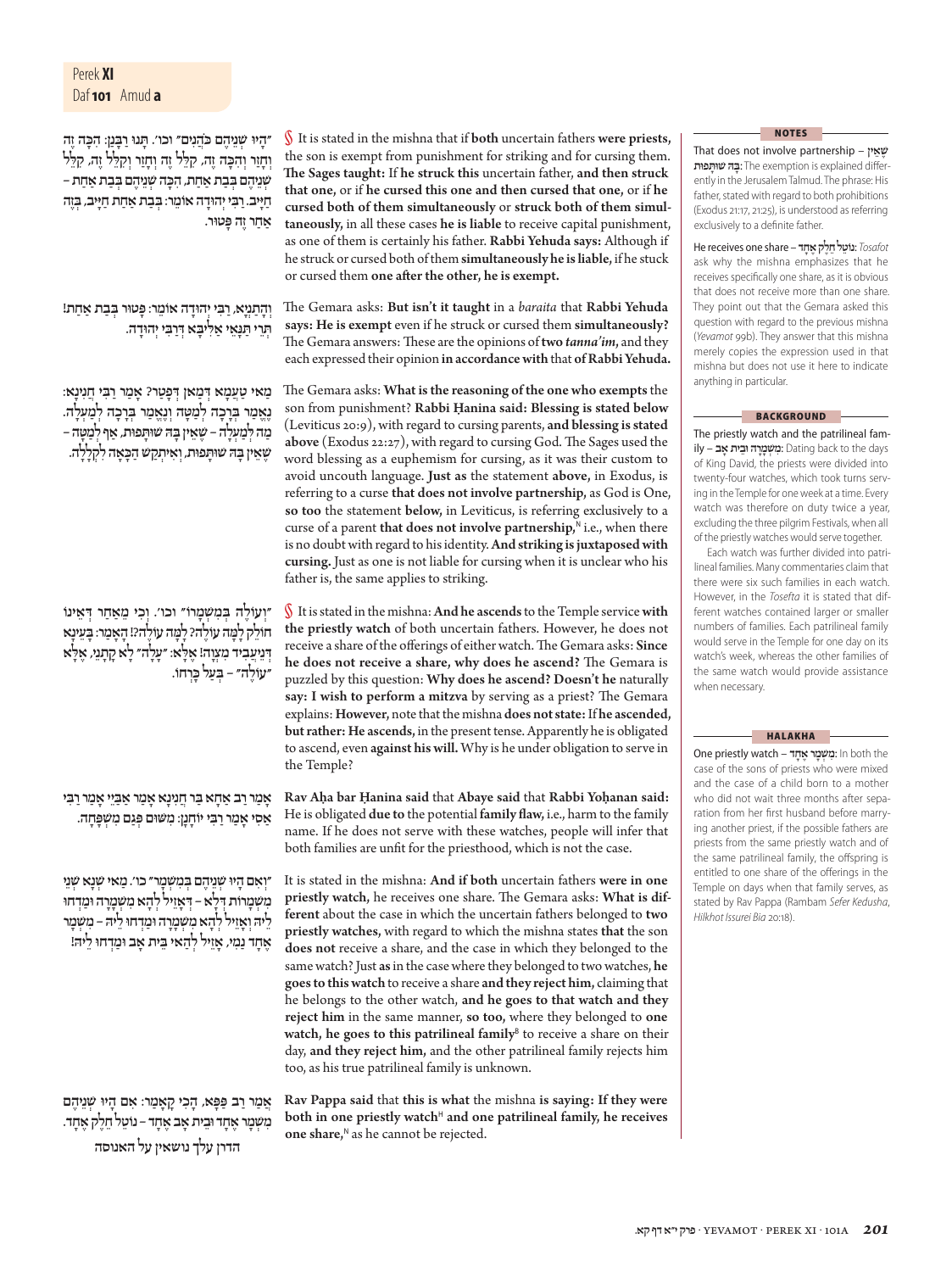<mark>מתני′</mark> מִצְוַת חֲלִיצָה בִּשְּׁלֹשֶׁה דַּיָּיִיִּן,<br>וַאֲפִיּלוּ שְׁלֵשְׁתֵּן הֵדִיוּטוֹת. חַלְצַה בִּמְנְעַל – **ּכֵׁשָרה, ְּבַאְנִּפ ְילָיא – ֲח ִל ָיצָת ּה ֲח ִל ָיצָת ּה ְ ּכֵׁשר, ְו ֶׁשֵאין ְּפ ּסוָלה. ְּבַסְנָּדל ֶׁשֵיּׁשלוֹ ָעֵקב ָ לוֹ ָעֵקב – ָּפ ּסול.**

**ּכֵׁשָרה, ִמן ָהַאְרּכּוָבה ּו ְלַמ ָּטה – ֲח ִל ָיצה ְ ִמן ָהַאְרּכּוָבה ּוְלַמ ְעָלה – ֲח ִל ָיצה ְּפ ּסוָלה. ָח ְלָצה ְּבַסְנָּדל ֶׁשֵאין ֶׁשּלוֹ, אוֹ ְּבַסְנָּדל ֶׁשל ּכֵׁשָרה. ֵעץ, אוֹ ְּבֶׁשל ְׂשמֹאל ְּבָי ִמין, ֲחִל ָיצה ְ ָח ְלָצה ְּבָגדוֹל ֶׁש ּהואָיכוֹל ַלֲה ְלוֹך ּבוֹ, אוֹ ְּבָקָטן ֶׁש ּהוא ֶחוֹפה ֶאת רוֹבַרְגלוֹ, ֲחִל ָיצָת ּה ּכֵׁשָרה. ְ**

**גמ׳ ּוֵמַאַחרַּדֲא ִפ ּילּו ׁ ְשלֹ ָׁשה ֶהְדיוֹטוֹת – ַּדָיּ ִינין ָל ָּמה ִלי? ָהאָקא ַמׁ ְשַמע ָלן: ְ ּדָבֵע ַינן ּכֵעין ַּדָיּ ִינים. ִּבׁ ְשלֹ ָׁשה ֶׁש ְ יּוֹד ִעים ְלַה ְקרוֹת ְ ָּתֵנָינא ְלָהא ְ ּדָת ּנו ַרָּבַנן: ִמ ְצַות ֲח ִל ָיצה ּכֵעין ַּדָיּ ִינים. ִּבׁ ְשלֹ ָׁשה ֶׁש ְ יּוֹד ִעין ְלַה ְקרוֹת ְ ַרִּבי ְי ּהוָדה ֵאוֹמר: ַּבֲח ִמָּׁשה.**

**ַמאי ַטֲעָמא ְ ּדַתָּנא ַק ָּמא? ְ ּדַתְנָיא: ְ״זֵקִנים״ – ׁ ְשַנִים, ְוֵאין ֵּבית ִ ּדין ָׁש ּקול – ּכאן ׁ ְשלֹ ָׁשה. ִמוֹס ִיפיןֲעֵל ֶיהן עוֹד ֶאָחד, ֲהֵרי ָ ְוַרִּבי ְי ּהוָדה: ִ״ז ְקֵני״ ׁ ְשַנִים: ְ״זֵקִנים״ ׁ ְשַנִים, ְוֵאין ֵּבית ִ ּדין ָׁש ּקול, ִמוֹס ִיפין ֲעֵל ֶיהן עוֹד ּכאןֲח ִמָּׁשה. ֶאָחד, ֲהֵרי ָ**

**ְוַתָּנא ַק ָּמא, ַהאי ִ״ז ְקֵני״ ַמאי ָעֵביד ֵל ּיה? ִמ ָּיבֵעי ֵל ּיה ְלַרּבּוֵיי ֲא ִפ ּילּו ׁ ְשלֹ ָׁשה ֶהְדיוֹטוֹת.**

 $\bf{MISHNA}^{\text{The mitzva of *halitza,* the ritual through the *gamma-free* tree.}$ rate bonds, **must be** performed before **three judges, and** the ritual does not require the judges to be experts fit to adjudicate other matters, as **even if all three are laymen**, it is acceptable.<sup>H</sup> If she **performed** *ĥalitza*while he was wearing **a shoe** made of soft leather that covers the whole foot, **her** *ĥalitza* **is valid,** but if she performed *ĥalitza* while he was wearing **a soft shoe [***anpileya***]**<sup>L</sup>made of cloth, **her** *ĥalitza* **is invalid,**<sup>H</sup>as it is not considered a real shoe. If *ĥalitza* was performed while he was wearing **a sandal,** i.e., footwear made of hard leather, **that has a heel,** it is **valid; but** if performed with a sandal **without a heel, it is invalid** *ĥalitza*.

If the leg of the *yavam* was amputated anywhere **from the knee**  down<sup>HN</sup> and she performed *halitza* as he wore a shoe on the stump of his leg, **it is valid** *ĥalitza***.** If, however, the leg was amputated anywhere **from the knee and above,** and she performed *ĥalitza* as he wore a shoe on the stump of his leg, **it is invalid** *ĥalitza***. If she performed** *ĥalitza*while the man was wearing **a sandal that did not belong to him, or a sandal made of wood, or on the left** shoe, **which was** being worn **on his right** foot, **it is valid** *ĥalitza***. If she performed** *ĥalitza* as the man was wearing a shoe thatwas too **large**  for him but **which he can** still **walk in, or** a shoe that was too **small**  but **that covered most of his foot, her** *ĥalitza* **is valid.**

**GEMARA** The Gemara asks: Now that the mishna says **GEMARA** that **even three laymen** are qualified for *halitza*, why do I need it to mention judges? It would be sufficient to say that the mitzva requires three people. The Gemara answers: **Th is teaches us that we require three** people **who can** at least dictate the verses<sup>N</sup> read during the *halitza* ritual to the participants **like judges,** as they are not complete laymen in that they are literate. Th e Gemara comments: **We** already **learned this** *halakha* in a *baraita*, **as the Sages taught: Th e mitzva of** *ĥalitza* **is** performed **before three** individuals **who know** how **to dictate** the verses **like judges. Rabbi Yehuda says:** *Ĥalitza* must be performed **before fi ve** individuals acting as judges.

The Gemara discusses the dispute as to how many individuals must conducting the *ĥalitza*: **What is the reason of the fi rst** *tanna***,** who requires three? **As it is taught** in a *baraita* concerning *ĥalitza*: "His *yevama* shall ascend to the gate to the Elders" (Deuteronomy 25:7). Since the minimum number of the plural term "Elders" is **two, and**  since, in order to prevent a paralyzing disagreement between an even number of judges, **a court may not** be composed of an **even** number of judges, **one more is added to them. Th erefore, there are three**  judges. **And Rabbi Yehuda** interprets the verse otherwise, for one verse states: "And the **Elders of** his city shall call him" (Deuteronomy ƦƩ:Ƭ), indicating a minimum of**two** judges, and it says in the following verse **"Elders"** another time, indicating an additional **two** people, **and** since **a court may not** be composed of an **even**  number of judges, **one more is added to them. Th erefore, there are fi ve** judges.

The Gemara asks: And what does the first *tanna* do with this second appearance of the word "Elders"? The Gemara explains: He **requires it for** allowing the **inclusion** of **even three laymen** as presiding judges for *halitza*. The word "Elders" would seem to limit *ĥalitza* to recognized judges, but since it is mentioned twice, it becomes an instance of the hermeneutic principle that one restrictive expression appearing after another restrictive expression comes to include some additional *halakha*. Therefore, repeating the restrictive term "Elders" twice actually comes to include laymen rather than exclude them.

# **HALAKHA**

*Ĥalitza* before three people, even laymen – **יצהָ לִחֲ דיוֹטוֹתְהֶ וּילּ פִ אֲוַשהָׁ ֹשלְ ׁבִּ** : The mitzva of *ĥalitza* is conducted before three judges, and even if they are laymen they are qualified, as long as they can properly oversee the recitation of the texts recited by the *yavam* and *yevama* (Rambam *Sefer Nashim*, *Hilkhot Yibbum* 4:5; *Shulĥan Arukh*, *Even HaEzer* 169:1).

 Wearing a soft shoe her *ĥalitza* is invalid – **יאָילְ פִּנְאַבְּ** a using *ĥalitza* performed *yevama* the If **ֲ**:**חִל ָיצָת ּה ְּפ ּסוָלה** soft shoe made of cloth, her *ĥalitza* is invalid (Rambam *Sefer Nashim*, *Hilkhot Yibbum* 4:18; *Shulĥan Arukh*, *Even HaEzer* 169:22).

*ĥalitza* the If : **ִמן ָהַאְרּכּוָבה ּוְלַמ ָּטה** – down knee the From sandal was tied below the knee, the *ĥalitza* is valid, and if it was tied above the knee, the *ĥalitza* is invalid, in accordance with the interpretation of the majority of commentaries (Rambam *Sefer Nashim*, *Hilkhot Yibbum* 4:16; *Shulĥan Arukh*, *Even HaEzer* 169:35).

#### **LANGUAGE**

 Soft shoe [*anpileya*] – **יאָילְ פִּנְאַ**: From the Greek έμπίλια, *empilia*, meaning shoes made from felt.

#### **NOTES**

 From the knee down – **טהָּ מַלְוּ בהָוּכּרְאַהָ מןִ** : Rashi interprets the mishna's distinction between individuals who have partially amputated legs to mean that eligibility for *ĥalitza* would depend on whether one's leg was amputated from the knee and above or from the knee down. However, most of the other commentaries understood that the mishna is not making a declaration with regard to eligibility based on the degree of amputation. Rather, it is distinguishing between a case where the straps of the sandal are tied above the knee and one where the straps are tied below the knee. If the straps are tied below the knee, they are valid for *ĥalitza*, but if they are tied above the knee, they are invalid (Rif; Rambam; *Tiferet Yisrael*). The discussion in the Jerusalem Talmud fits this second understanding. Some commentaries offer both explanations (see *Tosefot Rid*, *Nimmukei Yosef*, and Rambam's Commentary on the Mishna).

 Who can at least dictate the verses – **קרוֹתְ הַלְ עיםִ יּוֹדְ שֶׁ** : The *Arukh LaNer* explains that the judges must dictate the verses to those participating in *ĥalitza* even if the participants themselves are knowledgeable and know how to recite them properly. This was also the practice for the mitzva of recitation of verses by those who brought the first fruits to the Temple. The commentaries debate the level of knowledge necessary for these judges. The *Nimmukei Yosef* explains that the judges should know the *halakhot* as thoroughly as do ordained judges and must be well versed in the entire process of *ĥalitza*, as the only leniency intended by the Gemara here is that they need not be ordained Sages. On the opposite extreme, other commentaries explain that only those who are mute or deaf are disqualified from conducting the *ĥalitza* ceremony. The requirement is merely that they are physically able to read, but not that they are literate. Others explain that laymen judges are required to be knowledgeable enough to enable them to consult with expert judges about whether the *ĥalitza* was done properly or not. To this end, the only special knowledge they must possess is the ability to oversee a proper reading of the verses, for if they lack that understanding, they will not be able to consult with expert judges concerning a questionable reading (see *Yam shel Shlomo*).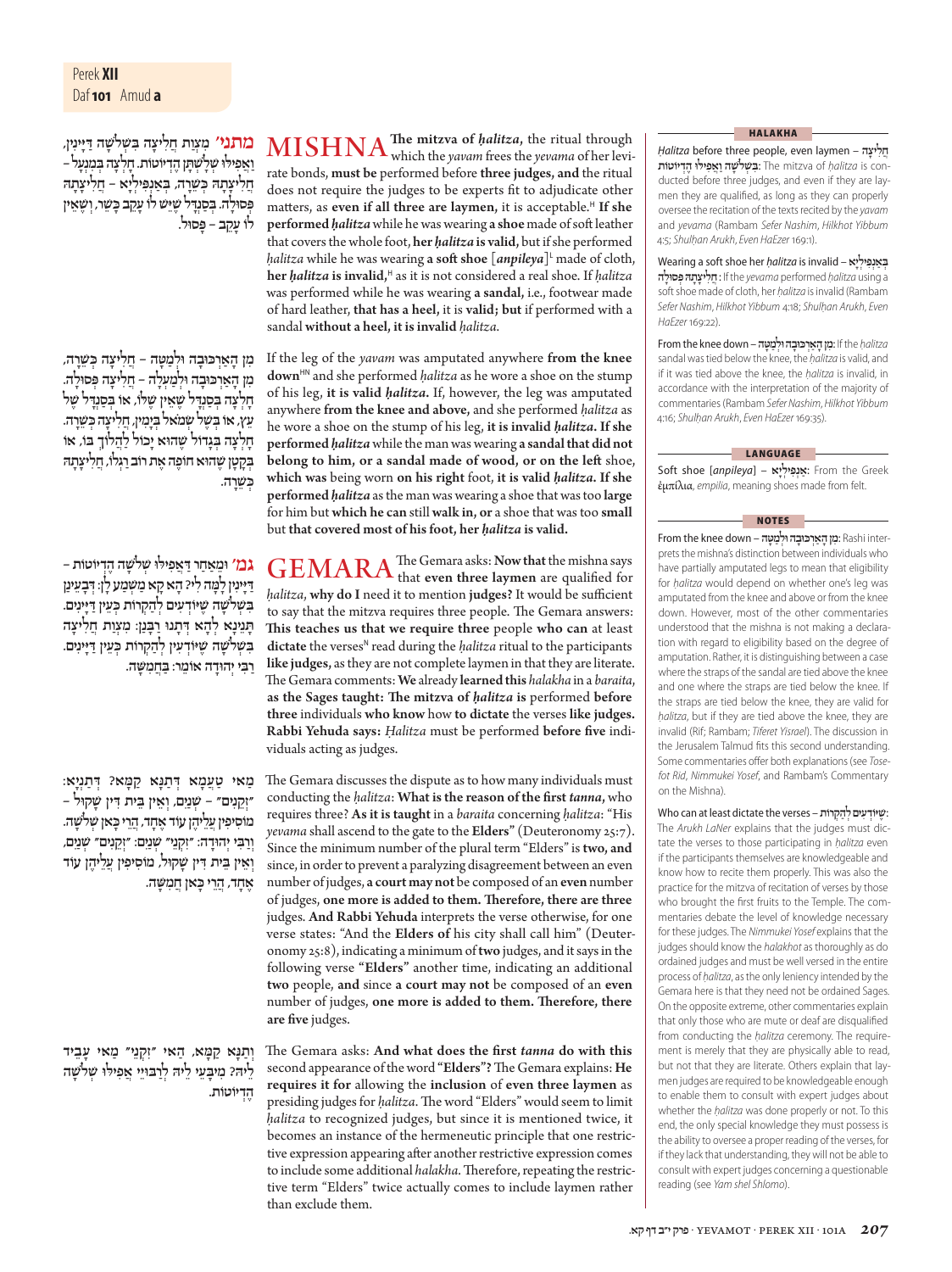# **NOTES**

 From where does Rabbi Yehuda derive that *ĥalitza* can *I* **וַרִּבִּי יְהוּדָה הֵדִיוֹטוֹת** – be done in the presence of laymen **יהּ לֵ נאָמְ** : In a discussion in the Jerusalem Talmud, the permissibility of laymen as judges is derived from the verse "He who had his shoe removed" (Deuteronomy 25:10), which they interpret to mean that any case in which one's shoe was removed is valid, indicating that as long as *ĥalitza* was performed properly this is sufficient after the fact, even if those presiding over the process were laymen.

#### **HALAKHA**

 A court must be clean of any blemish – **קיםִ נוּ מְ דיןּ ִ ביתֵּ מוםּ כלָּמִ** : Just as members of the court must be unsullied in their righteousness, they must be physically unblemished as well (Rambam *Sefer Shofetim*, *Hilkhot Sanhedrin* 2:6).

**ְוַרִּבי ְי ּהוָדה ֶהְדיוֹטוֹת ְמָנא ֵל ּיה? ָנְפָקא ּ״לֵע ֵיני״, ַּדֲאַמר ָמר: ְ״לֵע ֵיני״ – ֵל ּיה ִמ ְ ְּפָרט ְל ּסו ִמים.** 

**ּו ִמְ ּד ִא ְיצ ְטִר ְיך ְ״לֵע ֵיני״ ְלַמ ּעוֵטי ּסו ִמים – ׁ ְשַמע ִמ ָּינ ּה ַּדֲא ִפ ּיל ּו ֶהְדיוֹטוֹת, ְ ּד ִאי ָסְלָקא ַּדֲעָת ְך ַסְנֶהְדִרין ָּבֵע ַינן – ָל ָּמה ִלי ְלַמ ּעוֵטי ּסו ִמין? ִמְ ּדָתֵני ַרב ֵ יוֹסף ּכֵׁשם ֶׁשֵּבית ִ ּדין ָנְפָקא, ְ ּדָתֵניַרב ֵ יוֹסף: ְ ּכ ְך ֵּבית ִ ּדין ְמ ּנו ִקים ְמ ּנו ִקים ְּבֶצֶדק – ָ ּכל ּמום, ִמָ**

The Gemara asks: From where does Rabbi Yehuda derive the *halakha* that *halitza* can be done in the presence of **laymen?**<sup>N</sup> The Gemara answers: He derives it from what is written: "Before the eyes of the Elders" (Deuteronomy 25:9), for the Master said: **"Before the eyes of " excludes blind individuals** from being the judges conducting the *ĥalitza*.

**And since it was necessary** to say **"before the eyes of " to exclude blind individuals** from being judges for *ĥalitza*, **learn from here**  that even laymen are qualified to be judges for *halitza*. For if it **enters your mind** to say that **we require** expert judges who are fit to sit on the high court of the **Sanhedrin,** then **why do I** need **to**  exclude blind individuals? For that matter can be derived from a *baraita* that **Rav Yosef taught, as Rav Yosef taught: Just as a court must be clean in righteousness,** as they are careful to judge others justly, and are free of guilt and suspicion, **likewise a court**  must be clean of any physical blemish,<sup>H</sup> with judges who are physically complete.

# Perek **XII** Daf **101** Amud **b**

# **NOTES**

 As it is stated: "You are entirely beautiful" – **ךְ לָּכּ ֶׁשֶּנֱאַמר ֻפהָיָ**: This whole section of Song of Songs is interpreted homiletically in the midrash to refer to the Great Sanhedrin. For instance, the verse "Your eyes are doves" (Song of Songs 1:15) alludes to the Torah's mention of the Great Sanhedrin as "The eyes of the congregation" (Numbers 15:24). Similarly, the words "mountain of myrrh" (Song of Songs 4:6) refer to Mount Moriah, the location of the Chamber of Hewn Stone, in which the Sanhedrin sat (see *Midrash Rabba* and *Targum* on Song of Songs).

The Gemara seems to derive that expert judges are unnecessary for *ĥalitza*, as it mentions that judges for *ĥalitza* must be capable of seeing, something that is obvious in all cases where judges are required, as is expounded from the aforementioned verse in Song of Songs. The Rashba asks how the Gemara derives from a verse in Song of Songs requiring judges to be free of blemishes the *halakha* that the judges for *ĥalitza* may be laymen. He questions this because, as he explains, the fact that Solomon later mentioned that judges must be free of blemishes does not imply that the Torah's verses about *ĥalitza* cannot be indicating that. He explains that Solomon must have known that judges cannot have physical blemishes, either through an oral tradition or a halakhic derivation unknown to us. Since there is such a source, the Torah would not need to state it with regard to the judges of *ĥalitza* unless they were not actual expert judges, as the Gemara concludes.

**ּ״כָּל ְך ָיָפה ַרְעָי ִתי ּו ּמום ֵאין ֶׁשֶּנֱאַמר ֻ ָּב ְך״. ְו ִא ָיד ְך, ַה ּהוא ְ״לֵע ֵיני״ ַמאי ָעֵביד ֵל ּיה? ַה ּהוא ְל ִכְדָרָבא ּהוא ְ ּדָאָתא, ַּדֲאַמרָרָבא: ְצִר ִיכיַּדָיּ ֵיני ְלֶמ ֱיחֵזי ָרוֹקא ְ ּדָקא ָנֵפיק ִמּפּוָמא ִ ּד ָיבָמה, ִ ּד ְכ ִתיב ְ״לֵע ֵיני ַהְזֵּקִנים...ְוָיְרָקה״.** 

**ְו ִא ָיד ְך ַנִמי, ִמ ָּיבֵעי ֵל ּיה ְל ִכְדָרָבא! ִאין ּלא ֶהְדיוֹטוֹת ְמָנא ֵל ּיה? ָה ִכי ַנ ִמי ְוֶאָ ּכל ְ ּד ּהו. ָנְפָקא ִמ ְּ״בִי ְׂשָרֵאל״ – ִי ְׂשָרֵאל ָ**

**ְו ִא ָיד ְך, ַהאי ִ״י ְׂשָרֵאל״ ַמאי ָעֵביד ֵל ּיה? ִמ ָּיבֵעי ֵל ּיה ְל ִכְדָתֵניַרב ׁ ְש ּמוֵאל ַּבר ְי ּהוָדה: ְּ״בִי ְׂשָרֵאל״ – ְּבֵבית ִ ּדין ֶׁשל ִי ְׂשָרֵאל, ְולֹא ְּבֵבית ִ ּדין ֶׁשל ֵּגִרים.**  This is as it is stated: "You are entirely beautiful,<sup>N</sup> my love, and there is no blemish in you" (Song of Songs 4:7). If the Elders conducting *ĥalitza* needed to be expert judges, there would be no reason to explicitly exclude the blind, as they are unfit to be judges in a regular court. Evidently it is permitted for laymen to be judges for *halitza*, and only blind individuals are excluded. The Gemara asks: And the other Sage, the first *tanna*, what does he do with the verse "before the eyes of"? The Gemara answers: That verse comes **for** that which **Rava** taught, **as Rava said: Th e judges must see the spittle<sup>H</sup> that exits from the mouth of the** *yevama* **as part of the** ceremony of *ĥalitza*, **as it is writt en:** "His *yevama* shall approach him, **before the eyes of the Elders,** and remove his shoe from on his foot **and spit** before him and respond and say: So shall it be done to the man who does not build his brother's house" (Deuteronomy 25:9).

The Gemara asks: If so, the other Sage, Rabbi Yehuda, should also require "before the eyes" to teach Rava's statement. The Gemara answers: **Yes,** this **is so,** as Rabbi Yehuda understands "before the eyes" as requiring the judges to see the spittle. But then from where **does he derive** the eligibility of **laymen?** He **derives** it **from** the phrase: **"In Israel,"** in the verse "And his name shall be called in Israel" (Deuteronomy 25:10), which indicates that any Israelite, even one who is not an expert judge, may preside over *ĥalitza*.

The Gemara asks: And with regard to the other Sage, the first *tanna*, what does he do with this phrase: "In Israel"? The Gemara answers: **He requires it for that which was taught by Rav Shmuel bar Yehuda: "In Israel"** means **in a court of Israelites** from birth, **and**  not in a court of converts.<sup>H</sup> The mitzva of *halitza* must be conducted by judges who can trace their lineage to other Jews from birth, and not converts.

#### **HALAKHA**

 During : **ְצִר ִיכיַּדָיּ ֵיני ְלֶמ ֱיחֵזי ָרוֹקא** – spittle the see must judges The *ĥalitza* the *yevama* must stand across from the *yavam* and spit saliva on the ground so that it will be visible to the judges from the moment it leaves her mouth until it hits the ground. If the judges did not see the spittle as it left her mouth, it is still valid (Rambam *Sefer Nashim*, *Hilkhot Yibbum* 4:6; *Shulĥan Arukh Even HaEzer* 169:38), as Rava never said that if they did not see the spittle leaving her mouth the *ĥalitza* is disqualified (*Maggid Mishne*).

*Ĥalitza* before converts – **ריםִגֵבְּ יצהָ לִחֲ**: The mitzva of *ĥalitza* takes place before three Jewish judges. If one of them is a close relative, someone unfit for testimony, or a convert, the *ĥalitza* is disqualified, in accordance with Rav Shmuel bar Yehuda's statement with regard to converts (Rambam *Sefer Nashim*, *Hilkhot Yibbum* 4:5; *Shulĥan Arukh*, *Even HaEzer* 169:1–2).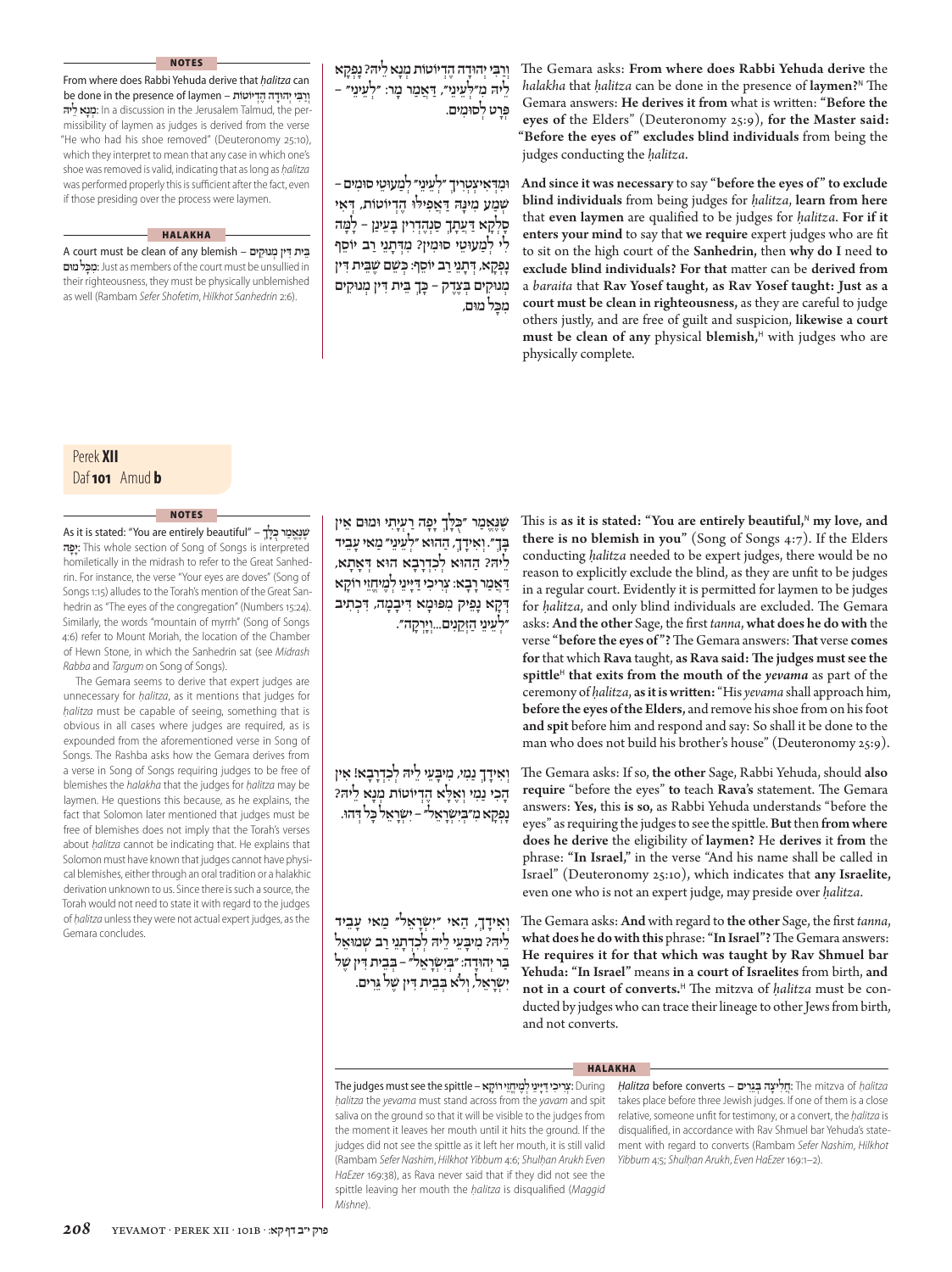**ּכ ִתיב. ְו ִא ָיד ְך? ְּ״בִי ְׂשָרֵאל״ ַאֲחִר ָינא ְ ְו ִא ָיד ְך? ִמ ָּיבֵעי ֵל ּיה ְל ִכְדַתְנָיא, ָאַמרַרִּבי ְי ּהוָדה: ַּפַעם ַאַחת ָהִי ּ ינו ׁ ְ יוֹשִבין ִל ְפֵניַרִּבי ַטְרפוֹן ּוָבָאה ְיָבָמה ַלֲחלוֹץ, ְוָאַמר ָל ּנו: ֲע ּנו ּכּוְּלֶכם ֲ״ח ּלוץ ַהָּנַעל״.** 

**ְו ִא ָיד ְך? ִמ ְּ״וִנְקָרא״ָנְפָקא.**

**ֶאָּלא ֵמַע ָּתה: ְ״וָקְר ּאו״ – ׁ ְשַנִים: ְ״וִד ְּב ּרו״ – ּכאן ׁ ְשַנִים, ָה ִכי ַנ ִמי ְלַרִּבי ְי ּהוָדה ֲהֵרי ָ ּכאן ׁ ִשְבָעה! ִּתׁ ְשָעה, ְלַרָּבַנןֲהֵרי ָ**

**ַה ּהוא ִמ ָּיבֵעי ֵל ּיה ְל ִכְדַתְנָיא: ְ״וָקְר ּאו לוֹ״ – ְולֹא ׁ ְש ּלוָחם: ְ״וִד ְּב ּרו ֵאָליו״ – ְמַל ֵּמד ֶׁשַּמ ִּׂש ִיאין לוֹ ֵעָצה ַה ֶהוֹגֶנת לוֹ: ֶׁש ִאם ָהָיה ּהוא ֶיֶלד ְו ִהיא ְזֵקָנה, ּהוא ָזֵקן ְו ִהיא ַי ְלָּדה, ְאוֹמִרים לוֹ: ַמה ְּלָך ּכֵּל ְך ֵאֶצל ַי ְלָּדה, ַמה ְּלָך ֵאֶצל ְזֵקָנה? ַ ּכ ְמוֹתָך ְוַאל ַּתְכִניס ְקָטָטה ְל ְתוֹך ֵאֶצל ֶׁשְ ֵּב ְיתָך.**

**ָאַמרָרָבא ָאַמרַרב ַנ ְחָמן: ֲהָלָכה, ֲחִל ָיצה ּכָו ֵות ּיה. ִּבׁ ְשלֹ ָׁשה, ִהוֹאיל ְוָסַתם ָלן ַּתָּנא ְ ָאַמרֵל ּיהָרָבא ְלַרב ַנ ְחָמן: ִאי ָה ִכי ֵמ ּ יאון ַנִמי, ִ ּד ְתַנן: ַה ֵּמ ּ יאון ְוַהֲח ִל ָיצה ִּבׁ ְשלֹ ָׁשה,** 

**ְו ִכי ֵּת ָימא ָה ִכי ַנִמי – ְוָהַתְנָיא: ֵמ ּ יאון, ֵּבית ַׁשַּמאי ְאוֹמִרים: ֵּבית ִ ּדין ּמו ְמ ִחין, ּוֵבית ִהֵּלל ְאוֹמִרים: ְּבֵבית ִ ּדין ְו ֶׁשּלֹא ְּבֵבית ִ ּדין, ֵא ּלּו ְוֵא ּלּו ִמוֹדים ֶׁשָּצִר ְיך ׁ ְשלֹ ָׁשה. ַרִּבי ֵ יוֹסי ְּבַרִּבי ְי ּהוָדה ְוַרִּבי ֶאְלָעָזר ְּבַרִּבי ֵ יוֹסי ַמ ְכׁ ִש ִירין ִּבׁ ְשַנִים. ְוָאַמרַרב ֵ יוֹסף ּכאוֹתוֹ ַּבר ִמְנ ּיו ִמי ָאַמרַרב ַנ ְחָמן: ֲהָלָכה ְ ַה ּזּוג!** The Gemara asks: And with regard to the other Sage, Rabbi Yehuda, from where does he derive this *halakha*? The Gemara answers: "In Israel" is written another time as well (Deuteronomy 25:7, 10), and that is the source of this principle. And the other, the first *tanna*, what does he do with this additional "In Israel"? The Gemara explains: He requires it for that which **is taught** in a *baraita*, that **Rabbi Yehuda said: Once we were sitt ing** in study **before Rabbi Tarfon, and a** *yevama* **came to perform** *ĥalitza***, and he said to us:** Aft er the *ĥalitza* is completed, **you should all respond: "He who had his shoe removed."**<sup>H</sup> He understands the verse "His name shall be called in Israel" (Deuteronomy  $25:10$ ) to mean that all those who witness the *ĥalitza* must respond: "He who had his shoe removed"  $(Deuteronomy 25:10).$ 

The Gemara asks: And the other, Rabbi Yehuda, from where did he derive this *halakha*? The Gemara answers: He derives it from the phrase "Shall be called," that those who attend the *halitza* must respond aloud.

> The Gemara returns to the dispute concerning the number of judges: **However, if that is so,** that the plural term "Elders" indicates the need for additional judges, there are other plural terms written in the verse that should also indicate the need for additional judges. As the verse states: **"And they shall call";** this is referring to **two** people.<sup>N</sup>**"And they shall speak"** indicates **two**  more. Therefore, according to Rabbi Yehuda's interpretation **there** should be **nine judges here, and according to the Rabbis there** should be **seven** here.

> The Gemara answers: That verse is necessary for him to derive **the** *halakha* **that is taught** in a *baraita*: **"Th ey shall call him"**  means the judges themselves **and not their agents.**<sup>N</sup>**"Th ey shall speak to him" teaches that they give him counsel appropriate**  for him<sup>HN</sup> concerning whether he should perform levirate marriage or *ĥalitza*. For example, **if he was** a young **boy and she was elderly,** or if **he was elderly and she was** a young **girl, they would tell him** not to enter into levirate marriage because: **What** are **you** doing **with** a young **girl** if you are an old man? **What** are **you**  doing **with an elderly woman** if you are a young boy? **Go be with someone like yourself,** closer to your own age, **and do not bring**  a quarrel into your household, as the age difference will be a cause for disputes and strife later.

> **Rava said** that **Rav Naĥman said: Th e** *halakha* is that *ĥalitza* takes place **before three** men, **since the** *tanna* **taught us** this opinion as **an unatt ributed** mishna in the beginning of the chapter, **in accordance with** this opinion, indicating that this is the *halakha*. After he heard him say this, Rava said to Rav Nahman: If that is so, then declarations of refusal, written on behalf of a girl who as a minor was married to a man by her brother or mother after the death of her father, and is given the right to refuse the marriage upon reaching majority, **also** should be performed before three men. As we learned in a mishna (25b): **Declarations of refusal and** *ĥalitza* are performed **before three**  judges.

> **And if you would say that indeed** three men are required, **but isn't it taught** in a *baraita*: With regard to **refusal, Beit Shammai say** that a declaration of refusal may be performed only by **a court of experts, and Beit Hillel say:** It may be performed **in a court** of experts, **or not in a court** of experts. **Both concede** that whether the judges are experts or not, **three** men **are required.**  On the other hand, **Rabbi Yosei, son of Rabbi Yehuda, and Rabbi Elazar, son of Rabbi Yosei, validate** declarations of refusal even **before two** men.<sup>H</sup>**And Rav Yosef bar Minyumi said** that **Rav Naĥman said: Th e** *halakha* **follows that pair.** Evidently, Rav Nahman is willing to rule differently from the unattributed mishna that rules that three judges are necessary for *ĥalitza*.

### **HALAKHA**

 You should all respond: He who had his shoe removed – So ":say *yevama* the have they After **ֲ**:**ע ּנו ּכּוְּלֶכם ֲח ּלוץ ַהָּנַעל** shall it be done to the man who does not build his brother's house, and his name shall be called in Israel: The house of he who had his shoe removed" (Deuteronomy 25:9–10), it is a mitzva for all of the bystanders to repeat three times: "He who had his shoe removed." Some say, in accordance with Rabbi Yehuda's opinion, that the *yevama* must also say this (Rambam *Sefer Nashim*, *Hilkhot Yibbum* 4:8; *Shulĥan Arukh*, *Even HaEzer* 169:42).

 judges The **ֵ**:**עָצה ַה ֶהוֹגֶנת לוֹ** – him for appropriate Counsel call to the *yavam* and give him advice, with him and the *yevama* in mind, on whether to enter into levirate marriage or to perform *ĥalitza* (Rambam *Sefer Nashim*, *Hilkhot Yibbum* 4:1; *Shulĥan Arukh*, *Even HaEzer* 161:1).

 Refusal before two men – **יםִנַשְ ׁבִּ יאון ּ מֵ**: A woman may make a declaration of refusal even outside of a court as long as there are two men who witness it, in accordance with Rav Naĥman's halakhic decision. Some say, based on the opinion of *Tosafot*, that three men are required *ab initio*, as even Rav Naĥman's ruling was meant only to teach when the *ĥalitza* is invalid (Rambam *Sefer Nashim*, *Hilkhot Geirushin* 11:8; *Shulĥan Arukh*, *Even HaEzer* 155:4).

### **NOTES**

 However if that is so: And they shall call, is referring to the of question The **ֶ**:**אָּלא ֵמַע ָּתה ְוָקְר ּאו ׁ ְשַנִים** – people two Gemara here is: Since Rabbi Yehuda bases his statements on the fact that the word "Elders" is mentioned in this part of the Torah several times, then, according to his method of interpretation, shouldn't he also expound other plural terms in the same manner? (*Arukh LaNer*).

 The judges themselves and not their agents – **חםָלוּ שְ ׁ אֹולְ**: The halakhic authorities did not record as *halakha* that the judges must personally call the *yavam* and *yevama* to court for *ĥalitza*. One may infer that they understood this *halakha* to mean only that the judges must address the *yavam* and *yevama* directly when advising them whether to enter into levirate marriage, and not speak to them by means of intermediaries (*Arukh LaNer*).

 Counsel appropriate for him – **לוֹ נתֶהוֹגֶ הַ צהָעֵ**: The *ge'onim* wrote, and the Rambam also ruled, that this does not mean that they provide appropriate counsel for the *yavam* alone. Rather, the judges provide advice that is appropriate for both of them, meaning that they also take the needs of the *yevama* into consideration and decide the matter based on weighing the best options for both of them.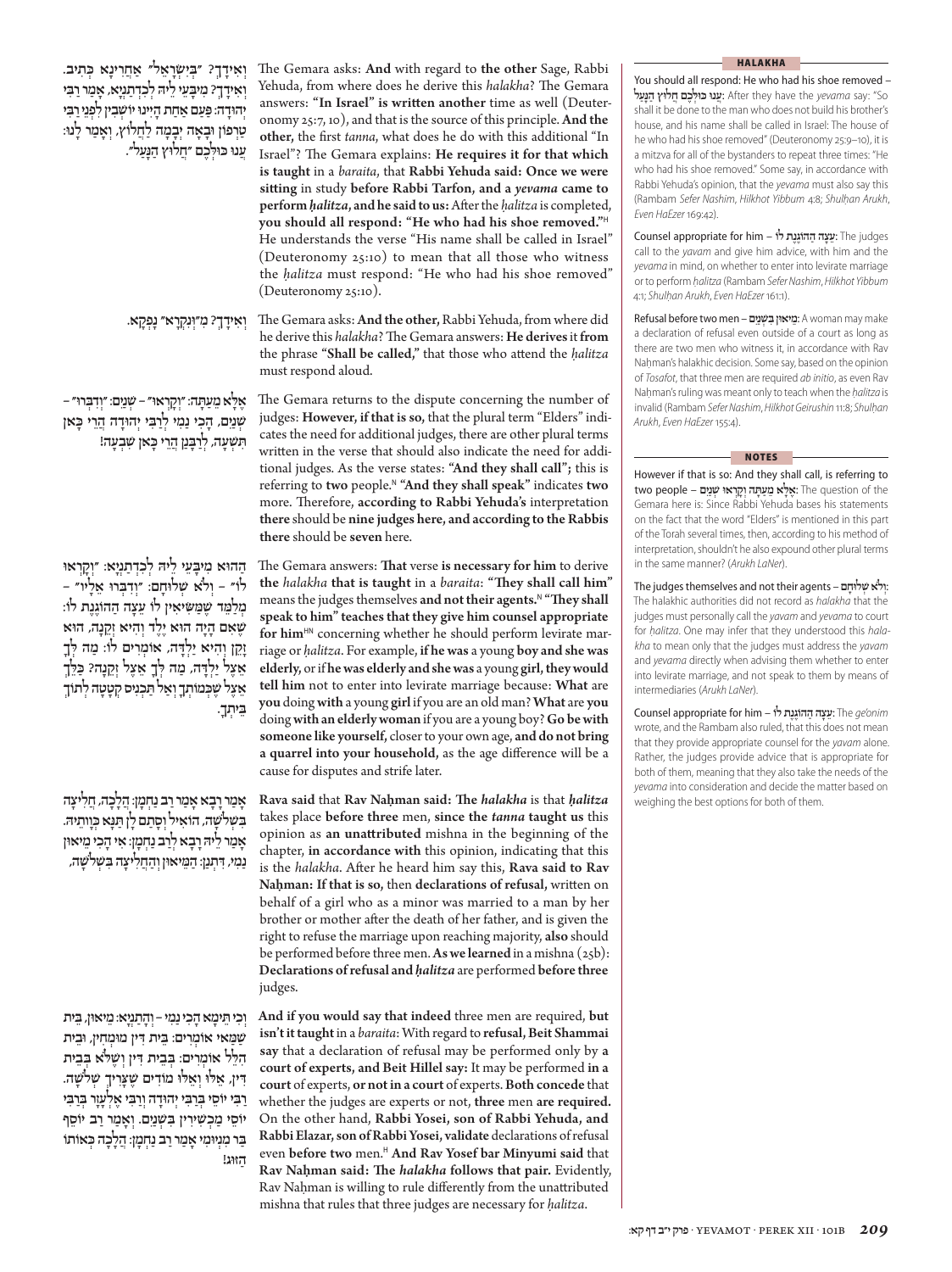| <b>HALAKHA</b><br>If she made a declaration of refusal or performed<br>halitza before a judge – שְׁחָלְצָה בְּפָנַיוּ (f a<br>woman made a declaration of refusal or performed<br>halitza before a court, it is permitted for any one of the<br>judges to marry her, as there is no room for suspicion of<br>wrongdoing on the part of the judge (Shulhan Arukh,<br>Even HaEzer 12:2).                                                                                                                                                                                                                                                                                                                                                                                                                                                                                                                                                                                                                                                                                                                                                                                                                                                                                                                                                                                                                                                                                                                                                                               | הַתָּם חַד סִתְמַא, וְהַכַא תְּרֵי סִתְמֵי. הַתָּם<br>נַמִי תְּרֵי סְתָמֵי נִינְהוּ! דְּתְנַן: מֵיאֲנָה אוֹ<br>שֶׁחָלְצָה בְּפָנָיו – יִשְּׂאֶנָּה, מִפְּנֵי שֶׁהוּא<br>בְּבִית דִּיוְ!                                                                                                           | The Gemara answers: There, with respect to declarations of refusal,<br>there is only one unattributed mishna (Sanhedrin 2a) that states<br>that refusals are performed before three judges, and here, there are<br>two unattributed mishnayot that state that halitza is performed<br>before three judges, both here and also in that same mishna in<br>tractate Sanhedrin. The Gemara challenges the previous claim:<br>There too, with regard to refusals, there are two unattributed<br>$mishnayot$ , as we learned in a mishna $(z_5b)$ : If she made a declara-<br>tion of refusal or performed <i>halitza</i> before a judge, <sup><math>#</math></sup> this judge<br>may marry her if he wishes to, as there is no suspicion of ulterior<br>motives, because he is a member of a court. This mishna implies<br>that declarations of refusal may take place only before a court.                                                                    |
|----------------------------------------------------------------------------------------------------------------------------------------------------------------------------------------------------------------------------------------------------------------------------------------------------------------------------------------------------------------------------------------------------------------------------------------------------------------------------------------------------------------------------------------------------------------------------------------------------------------------------------------------------------------------------------------------------------------------------------------------------------------------------------------------------------------------------------------------------------------------------------------------------------------------------------------------------------------------------------------------------------------------------------------------------------------------------------------------------------------------------------------------------------------------------------------------------------------------------------------------------------------------------------------------------------------------------------------------------------------------------------------------------------------------------------------------------------------------------------------------------------------------------------------------------------------------|---------------------------------------------------------------------------------------------------------------------------------------------------------------------------------------------------------------------------------------------------------------------------------------------------|-----------------------------------------------------------------------------------------------------------------------------------------------------------------------------------------------------------------------------------------------------------------------------------------------------------------------------------------------------------------------------------------------------------------------------------------------------------------------------------------------------------------------------------------------------------------------------------------------------------------------------------------------------------------------------------------------------------------------------------------------------------------------------------------------------------------------------------------------------------------------------------------------------------------------------------------------------------|
| Ordination of Elders – יִפְמִיכַת זְקֵנָים; The laying of hands,<br>which is the manner of ordination, and the appointment<br>of Elders may be performed only by three ordained Sages<br>(Rambam Sefer Shofetim, Hilkhot Sanhedrin 4:3). There is<br>no disagreement in the Gemara with regard to the need<br>for three Sages to ordain a new Elder (Kesef Mishne).                                                                                                                                                                                                                                                                                                                                                                                                                                                                                                                                                                                                                                                                                                                                                                                                                                                                                                                                                                                                                                                                                                                                                                                                  |                                                                                                                                                                                                                                                                                                   |                                                                                                                                                                                                                                                                                                                                                                                                                                                                                                                                                                                                                                                                                                                                                                                                                                                                                                                                                           |
| Fhe heifer's neck – יִעֲרִיפַּת עֶגְלָה The heifer's<br>neck is broken before five judges (Rambam Sefer Shofe-<br>tim, Hilkhot Sanhedrin 5:5) as the halakha follows Rabbi<br>Yehuda, not Rabbi Yosei (Kesef Mishne).                                                                                                                                                                                                                                                                                                                                                                                                                                                                                                                                                                                                                                                                                                                                                                                                                                                                                                                                                                                                                                                                                                                                                                                                                                                                                                                                                | אָלֵא: הָתָם תְּרֵי סְתָמֵי, הָכָא תְּלָתָא<br>סְתַמֵי.                                                                                                                                                                                                                                           | The Gemara concedes: Rather, there, with regard to refusals, there<br>are only two unattributed statements found in the mishna, and<br>here, with regard to <i>halitza</i> , there are three unattributed state-<br>ments found in the mishna. That convinces us to rule in accordance<br>with those three sources requiring three for halitza.                                                                                                                                                                                                                                                                                                                                                                                                                                                                                                                                                                                                           |
| The judges need to establish a location - יְצְרִיכִי דַּיַיְנֵי                                                                                                                                                                                                                                                                                                                                                                                                                                                                                                                                                                                                                                                                                                                                                                                                                                                                                                                                                                                                                                                                                                                                                                                                                                                                                                                                                                                                                                                                                                      |                                                                                                                                                                                                                                                                                                   |                                                                                                                                                                                                                                                                                                                                                                                                                                                                                                                                                                                                                                                                                                                                                                                                                                                                                                                                                           |
| יִלְמִיקְבַּע דּוּכְחָא; The judges conducting the <i>halitza</i> must<br>establish a place ahead of time ab initio, that in such and<br>such location they will perform halitza, in accordance<br>with Rava's statement. After the fact, if they did not estab-<br>lish a location, the <i>halitza</i> is still valid (Rema, based on Tur<br>and Rambam).<br>The custom is that the judges sit in the synagogue at a<br>set time and announce that they are establishing a loca-<br>tion for <i>halitza</i> for the following day or another day, and<br>they perform the <i>halitza</i> in the location they established<br>(Rambam Sefer Nashim, Hilkhot Yibbum 4:2; Shulhan Arukh,<br>Even HaEzer 169:4; see Taz and Yam shel Shlomo).<br>Conducted a case of <i>halitza</i> before five judges – עַבְדֵי<br><b>עוּבְדָא בַחֲמִישָּׁה:</b> It is fitting that they should add another<br>two men to the panel of three judges and perform the<br>halitza before five men ab initio, even if the additional<br>participants are ignoramuses. The two additional judges<br>should not be relatives or disqualified witnesses ab initio,<br>but after the fact the <i>halitza</i> is valid no matter who the<br>two may be (Rambam Sefer Nashim, Hilkhot Yibbum 4:5;<br>Shulhan Arukh, Even HaEzer 155:3, and in the comment of<br>Rema). The Rema cites the dispute over the number of<br>judges present when breaking a heifer's neck and con-<br>cludes that one should be stringent ab initio, but after the<br>fact one can rely on the more lenient opinions. | מִכְּדִי, הָא סְתָמָא וְהָא סְתָמָא, מַה<br>לִי חַד מְתָם, מַה לִי תְּרֵי מְתָם, מַה לִי<br>תְּלָתָא? אֶלָּא אָמַר רַב נַחְמָן בַּר יִצְחָק:<br>הואיל וסתם במקום מחלוקת,                                                                                                                          | The Gemara asks: Since this is supported by an unattributed<br>mishna and that is supported by an unattributed mishna, what<br>difference does it make to me if there is one unattributed mishna?<br>What difference does it make to me if there are two unattributed<br>mishnayot? <sup>N</sup> What difference does it make to me if there are three<br>unattributed mishnayot? Rather, Rav Naḥman bar Yitzḥak said:<br>This ruling was made because the unattributed mishna, which<br>states that <i>halitza</i> requires three men, is recorded unequivocally in<br>a place where it is adjacent to a different dispute involving Rabbi<br>Yehuda.                                                                                                                                                                                                                                                                                                    |
|                                                                                                                                                                                                                                                                                                                                                                                                                                                                                                                                                                                                                                                                                                                                                                                                                                                                                                                                                                                                                                                                                                                                                                                                                                                                                                                                                                                                                                                                                                                                                                      | דִּתְנַן: סְמִיכַת זְקֵנִים וְעֶגְלֶה עֲרוּפָה<br>בִּשְׁלֹשָׁה, דִּבְרֵי יַבִּי יוֹסֵי. רַבִּי יְהוּדָה<br>אוֹמֵר: בַּחֲמְשָׁה. הַחֲלִיצַה וְהַמֵּיאוּנִין<br>בִּשְׁלֹשָׁה, וְלָא קָפָלֵיג רַבִּי יְהוּדָה, שְׁמַע<br>מִינָּהּ הֲדַר בִּיהּ רַבִּי יְהוּדָה, שְׁמַע מִינָּה.                      | As we learned in a mishna (Sanhedrin 2a): Ordination of Elders <sup>H</sup><br>and the ceremony of the heifer whose neck is broken <sup>H</sup> are per-<br>formed before three judges; this is the statement of Rabbi Yosei.<br>Rabbi Yehuda says: Before five. Halitza and declarations of<br>refusal are performed before three. The Gemara explains the ratio-<br>nale to rule on the basis of this mishna that halitza should in fact be<br>performed before three: And since Rabbi Yehuda did not dispute<br>this second statement concerning halitza even though he disputed<br>the first halakha in the mishna, learn from here: Rabbi Yehuda<br>retracted his opinion concerning halitza and no longer required<br>that it be performed before five men. The Gemara concludes:<br>Indeed, learn from here that he retracted his opinion, and three<br>judges are sufficient for conducting halitza.                                              |
|                                                                                                                                                                                                                                                                                                                                                                                                                                                                                                                                                                                                                                                                                                                                                                                                                                                                                                                                                                                                                                                                                                                                                                                                                                                                                                                                                                                                                                                                                                                                                                      | אֲמַר רָבָא: צְרִיכִי דַּיָּינֵי לְמִיקְבַּע דּוּכְתָּא,<br>דִּכְתִּיב "וְעָלְתָה יְבִמְתּוֹ הַשַּׁעְרָה אֶל<br>הַזְקֵנִים״. רַב פַּפָּא וְרַב הוּנָא בְּרֵיהּ דְּרַב<br>יְהוֹשֻׁעַ עָבְדֵי עוּבְדָא בַּחֲמִשָּׁה. כְּמַאן,<br>כְּרַבְּי יְהוּדָה?! וְהָא הֲדַר בֵּיה! לְפַּרְסוּמֵי<br>מִילְתַא. | $\mathcal S$ The Gemara begins a discussion concerning the halakhic details<br>of halitza. Rava said: The judges need to establish a location <sup>HN</sup><br>ahead of time where the halitza will be performed, as it is written:<br>"His yevama shall ascend to the gate to the Elders" (Deuteronomy<br>25:7), indicating that there is an established place, "the gate," for the<br>court to convene for halitza. The Gemara relates: Rav Pappa and<br>Rav Huna, son of Rav Yehoshua, conducted a case of halitza<br>before five judges. <sup>H</sup> The Gemara asks: In accordance with whose<br>opinion were they ruling? If you say they ruled in accordance with<br>the opinion of Rabbi Yehuda, but it was proven above that Rabbi<br>Yehuda retracted his initial opinion and requires only three judges.<br>The Gemara answers: They did this only to publicize the matter <sup>N</sup><br>and not because this number of judges is required. |

# **NOTES**

 What difference does it make to me if there is…two unattributed *mishnayot*, etc. – **וכו׳ תםָסְ ריֵתְּ ליִּ מהַ**: The Gemara's question indicates that even if one could claim that a single unattributed mishna does not demonstrate that that opinion is accepted as *halakha*, certainly if the same *halakha* in the mishna is taught in unattributed *mishnayot* more than once it must be indicative of the halakhic conclusion. If so, one need not distinguish between two or three unattributed *mishnayot*. Rav Nahman bar Yitzhak therefore explains that Rabbi Yehuda

changed his mind and conceded that *ĥalitza* may be performed before only three judges.

**The judges need to establish a location – צריכי דייני למיקבע תאָּ כְ וּדּ** : In *Yam shel Shlomo* the question is raised as to why this *halakha* of Rava is mentioned in the middle of the discussion concerning the number of judges required for *ĥalitza*. The *Arukh LaNer* explains that the Gemara's line of reasoning would seem to indicate that the judges establish a location for *ĥalitza* in order to publicize the matter, and therefore it is relevant to the discussion of the number of judges, as it is stated that five judges participate in order to publicize the *ĥalitza*.

 commentaries The : **ְלַפְר ּסוֵמי ִמ ְּילָתא** – matter the publicize To explain that there are two reasons for publicizing the *ĥalitza*. Doing so informs potential suitors that from then on it is permitted for the woman who performed *ĥalitza* to be married, and it also apprises priests of the fact that she has performed *ĥalitza*, as it is prohibited for them to marry a *ĥalutza*, i.e., a *yevama* who has performed *ĥalitza* (Rashi; Meiri).